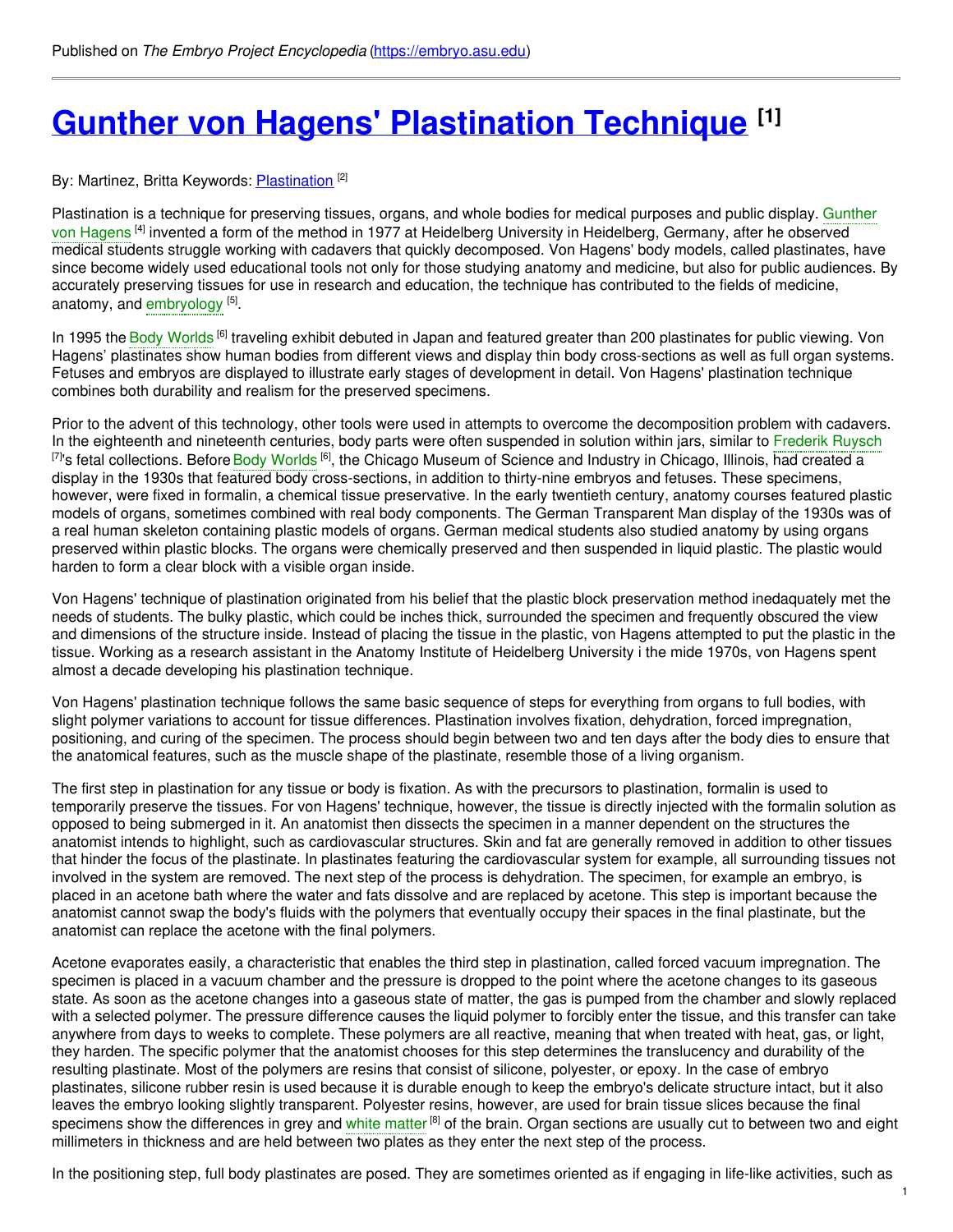running or sitting. The tissues and organs are positioned so that certain parts of the body are highlighted and the specimen is held in place by wires and clamps. Once the desired position is achieved the final step of curing begins. The specimen is treated with the necessary curing agent, such as light, which hardens the polymer. As seventy percent of the specimen is replaced with resin during plastination, it becomes resilient to decomposition once the process is complete. Von Hagens' plastination technique has made it possible to preserve large specimens, such as giraffes, and small specimens, such as embryos.

Today von Hagens has four plastination patents in the US, and other patents in different countries. The specimens are in such high demand that von Hagens founded Biodur Products in 1978, a company that specializes in the distribution of tools and chemicals for plastination to educational facilities. The Heidelberg University Institute for Plastination was created to produce plastinates and further improve the process of plastination. Public displays of plastinates have garnered mixed reviews. Critics have said that it is disrespectful to display the dead in a for-profit public exhibit. The Catholic Church has also spoken out against the prenatal displays, stating that those displays offend the dignity of the embryos and fetuses.

The invention of plastination has given medical students and wider audiences an educational tool for the study of anatomy and [embryology](https://embryo.asu.edu/search?text=embryology) <sup>[5]</sup>. Plastinates are used globally in medical and dental schools and have been viewed by more than than 25 million people around the world through Body [Worlds](https://embryo.asu.edu/search?text=Body%20Worlds) <sup>[6]</sup> exhibits. Embryo and [fetus](https://embryo.asu.edu/search?text=fetus) <sup>[9]</sup> plastinates give people the opportunity to examine the structures present during prenatal development.

## **Sources**

- 1. Bates, Stephen. "Prenates, Postmorts, and Bell-Curve Dignity."*Hastings Center Report* 4 (2008): 21–5.
- 2. Body [Worlds](https://embryo.asu.edu/search?text=Body%20Worlds) <sup>[6]</sup> Official Website. "Plastination." <u>http://www.bodyworlds.com/en [plastination/ideaplastination.html](http://www.bodyworlds.com/en%20plastination/ideaplastination.html)</u> <sup>[10]</sup> (Accessed October 14, 2011).
- 3. Latorre, Rafael and Robert W. Henry. "Polyester Plastination of Biological Tissue: P40 Technique for Body Slices."*Journal of the International Society for Plastination* 22 (2007): 69–77.
- 4. Murray, Terry. "Before Body [Worlds](https://embryo.asu.edu/search?text=Body%20Worlds) [6] ." *Medical Post* 41 (2005): 42.
- 5. Pashaei, Shahyar. "A Brief Review on the History, Methods and Applications of [Plastination."](https://embryo.asu.edu/search?text=Journal%20of%20Morphology)*International Journal of Morphology [11]* 28 (2010): 1075–9.
- 6. U.S. Patents. "U.S. Patent Documents # 4205059, 4244992, 4278701, 4320157." <http://www.patents.com/us-5431952.html>  $[12]$  (Accessed October 14, 2011).
- 7. Van Dijck, Jose. "Bodyworlds: The Art of Plastinated Cadavers."*Configurations* 9 (2001): 99–126.
- 8. Von Hagens, Gunther "Impregnation of Soft Biological Specimens with Thermosetting Resins and Elastomers."*The Anatomical Record* 194 (1979): 247–55.
- 9. Von Hagens, Gunther, Klaus Tiedemann, and Wilhelm Kriz. "The Current Potential of Plastination."*Anatomy and Embryology* 175 (1987): 411–21.
- 10. Whalley, Angelina, ed. *Pushing the Limits: Encounters withBody [Worlds](https://embryo.asu.edu/search?text=Body%20Worlds) [6] Creator [Gunther](https://embryo.asu.edu/search?text=Gunther%20von%20Hagens) von Hagens [4]* . Heidelberg, Germany: Arts & Sciences, 2005.

Plastination is a technique for preserving tissues, organs, and whole bodies for medical purposes and public display. Gunther von Hagens invented a form of the method in 1977 at Heidelberg University in Heidelberg, Germany after observing medical students struggle working with cadavers that quickly decomposed. Von Hagens' body models, referred to as plastinates, have since become widely used educational tools not only for those studying anatomy and medicine, but also for the general public. The technique has contributed to the fields of medicine, anatomy, and embryology by accurately preserving tissues for use in research and education.

## **Subject**

[Hagens,](https://embryo.asu.edu/library-congress-subject-headings/hagens-gunther-von) Gunther von <sup>[13]</sup> [Plastination](https://embryo.asu.edu/library-congress-subject-headings/plastination) <sup>[14]</sup> [Human](https://embryo.asu.edu/library-congress-subject-headings/human-body) body <sup>[15]</sup> [Anatomical](https://embryo.asu.edu/library-congress-subject-headings/anatomical-museums) museums <sup>[16]</sup> Human [anatomy](https://embryo.asu.edu/library-congress-subject-headings/human-anatomy) <sup>[17]</sup> [Preservation](https://embryo.asu.edu/library-congress-subject-headings/preservation-organs-tissues-etc) of organs, <u>tissues, etc [18] [Dead](https://embryo.asu.edu/library-congress-subject-headings/dead) [19] Fetal [development](https://embryo.asu.edu/library-congress-subject-headings/fetal-development)</u> [20] <u>[Fetus](https://embryo.asu.edu/library-congress-subject-headings/fetus)</u> [21] <u>[Pregnancy](https://embryo.asu.edu/library-congress-subject-headings/pregnancy)</u> [22] <u>[Embryos](https://embryo.asu.edu/library-congress-subject-headings/embryos)</u> [23] <u>[Embryology](https://embryo.asu.edu/library-congress-subject-headings/embryology)</u> [24]

## **Topic**

<u>[Technologies](https://embryo.asu.edu/topics/technologies)</u>  $^{[25]}$ 

## **Publisher**

Arizona State University. School of Life Sciences. Center for Biology and Society. Embryo Project Encyclopedia.

## **Rights**

© Arizona Board of Regents Licensed as Creative Commons Attribution-NonCommercial-Share Alike 3.0 Unported (http://creativecommons.org/licenses/by-nc-sa/3.0/)

## **Format**